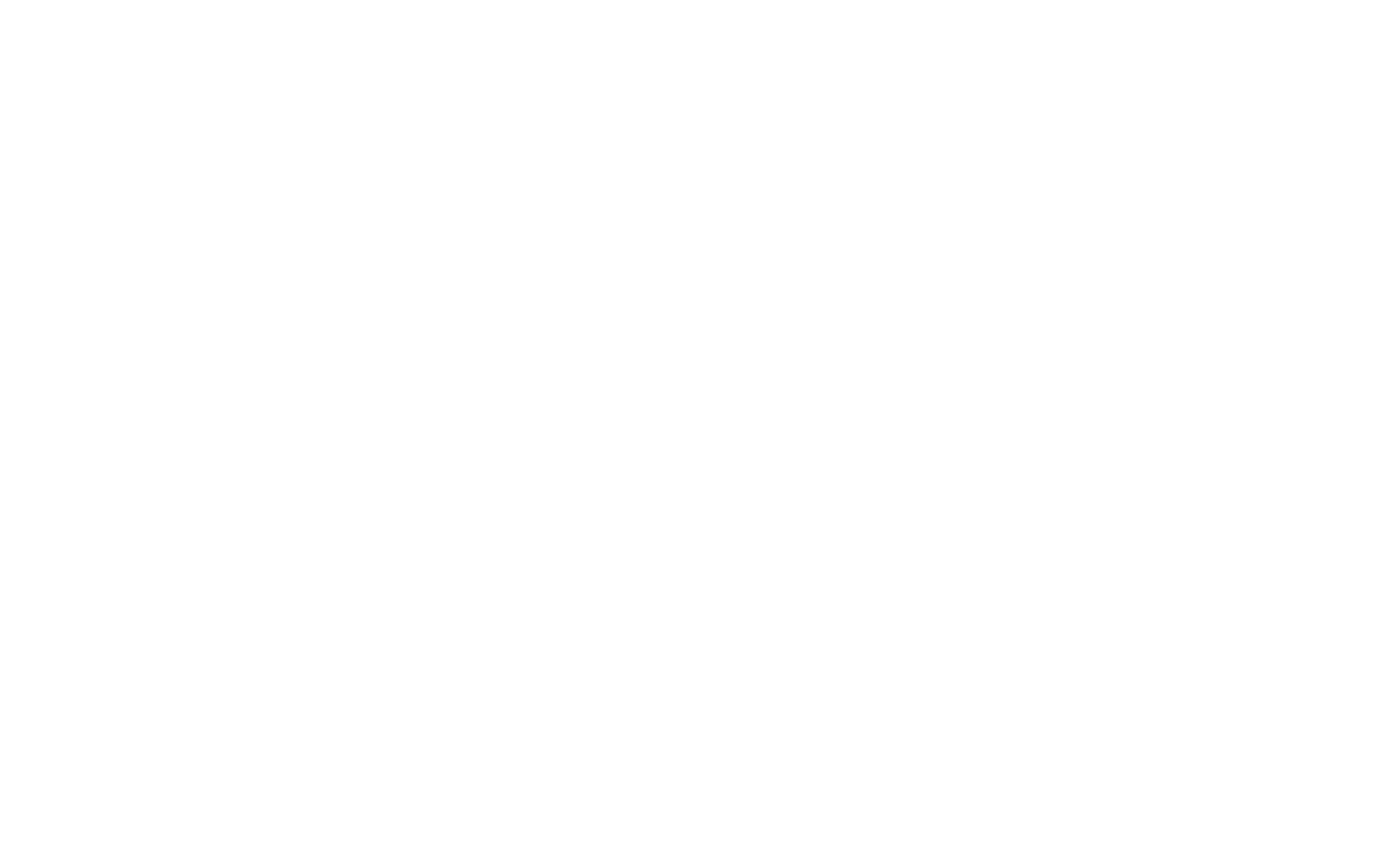#### CONSEJO PROVINCIAL DE ECUCACION FECHA DE EMISION: 06/12/2021 JUNTA DE CLASIFICACION DE EDUCACION PRIMARIA

LISTADO DEFINITIVO DOC.TIT.EN CONDICIONES DE ASC.POR LOCALIDAD A¥O 2022.

| ÚÄÄÄÄÄÄÄÄÄÄÄÄÄÄÄÄÄÄÄÄÄÄÄÄÄÄÄÄÄÄÄÄÄÄÄ<br><sup>3</sup> Local i dad: Rio Turbio<br><sup>3</sup> VICEDI RECTORES CON 3 A¥OS EN CONDICIONES DE ACCEDER A LA DIRECCION                                                                                                                                                           |                                                                     |                     |  |                                              |                                                                                 |                              |                      |                                                                                      |  |                                                                                                                                                                                                                                                      |
|----------------------------------------------------------------------------------------------------------------------------------------------------------------------------------------------------------------------------------------------------------------------------------------------------------------------------|---------------------------------------------------------------------|---------------------|--|----------------------------------------------|---------------------------------------------------------------------------------|------------------------------|----------------------|--------------------------------------------------------------------------------------|--|------------------------------------------------------------------------------------------------------------------------------------------------------------------------------------------------------------------------------------------------------|
| Ord June 19, M.A/E Vic Dir Sup S.T. Voc D.N.Asis Dict Loc Prov Na/In ALDP GRAL                                                                                                                                                                                                                                             |                                                                     |                     |  |                                              |                                                                                 |                              |                      |                                                                                      |  | Nro Apellido y Nombre Tit A.P. --- SERVICIOS DOCENTES --- ANT. CUL. RESI. M.A. ATP O.T. PUBL - ACTIVIDADES -C.C. J.E. OTRO S.D.I. PUNT. Establecimiento Titular                                                                                      |
| 1 IBARRA MARIA JOSE 9 3.00 0.90<br>2 YANCE LUIS ALEJANDRO 9 3.00 1.50 1.20 3.00 0.60 10.00 1.30 0.30 1.25<br>3 CAPPELLA LILIANA 9 4.20 1.50<br>4 AVILA CLAUDIA 9 3.00 0.90 0.40 3.00 0.20 10.00 0.30 0.10 1.00<br>5 MAICHIL VERONICA D<br><sup>3</sup> VICEDI RECTORES CON 2 A¥OS EN CONDICIONES DE ACCEDER A LA DIRECCION |                                                                     |                     |  |                                              |                                                                                 |                              |                      | $0.35$ 0.10<br>0.10<br>0.10<br>0.10                                                  |  | 3.00 32.00 ESCUELA N 30<br>31.60 ESCUELA N 54<br>2.00 31.40 ESCUELA N 68<br>30.90 ESCUELA N 54<br>30.50 ESCUELA N 54                                                                                                                                 |
| Ord M.A/E Vic Dir Sup S.T. Voc D.N.Asis Dict Loc Prov Na/In ALDP GRAL                                                                                                                                                                                                                                                      |                                                                     |                     |  |                                              |                                                                                 |                              |                      |                                                                                      |  | Nro Apellido y Nombre Tit A.P. --- SERVICIOS DOCENTES --- ANT. CUL. RESI. M.A. ATP O.T. PUBL - ACTIVIDADES -C.C. J.E. OTRO S.D.I. PUNT. Establecimiento Titular                                                                                      |
| MAESTROS DE A¥O EN CONDICIONES DE ACCEDER A LA VICEDIRECCION DE EGB 1 y 2 <sup>3</sup>                                                                                                                                                                                                                                     |                                                                     |                     |  |                                              |                                                                                 |                              |                      |                                                                                      |  | 39.75 ESCUELA N 54                                                                                                                                                                                                                                   |
| Ord                                                                                                                                                                                                                                                                                                                        |                                                                     |                     |  |                                              |                                                                                 |                              |                      |                                                                                      |  | Nro Apellido y Nombre Tit A.P. --- SERVICIOS DOCENTES --- ANT. CUL. RESI. M.A. ATP O.T. PUBL - ACTIVIDADES -C.C. J.E. OTRO S.D.I. PUNT. Establecimiento Titular                                                                                      |
| 1 GAITAN CECILIA MIRNA 9 3.40<br>2 GRENETHI ER SILVIA<br>3 MORALES SANDRA MABEL<br>4 PAVEZ VERONICA<br>5 MOLINA SANDRA KARINA<br>6 SOSA ZULMA ESTER<br>7 MARTINEZ MIRIAN<br>8 DIRIE ELBA BEATRIZ<br>9 TOCONAS ROMAN                                                                                                        | 5.00<br>4.40 0.60<br>4.20<br>4.80 0.30<br>3.40<br>5.40<br>4.60 0.30 | 0.20 4.40 0.30 0.80 |  | 3.00<br>3.00<br>3.00<br>3.00<br>3.00<br>3.00 | 10.00<br>3.00 0.05 10.00 1.00 0.20<br>10.00<br>10.00<br>10.00<br>10.00<br>10.00 | 0.20<br>0.20<br>0.20<br>0.10 | 2.25<br>1.00<br>1.00 | 0.15<br>$0.35$ 0.10 0.15<br>0.25<br>0.05<br>0.50 0.15 0.35 0.20 1.20<br>0.10<br>0.05 |  | 0.10 3.00 36.70 ESCUELA N 30<br>3.00 32.70 ESCUELA N 68<br>3.00 32.60 ESCUELA N 54<br>3.00 32.05 ESCUELA N 68<br>3.00 31.55 ESCUELA N 68<br>3.00 30.95 ESCUELA N 30<br>3.00 30.80 ESCUELA N 68<br>3.00 30.50 ESCUELA N 68<br>3.00 30.05 ESCUELA N 60 |

# PAGINA: 1<br>FECHA DE EMISION: 06/12/2021